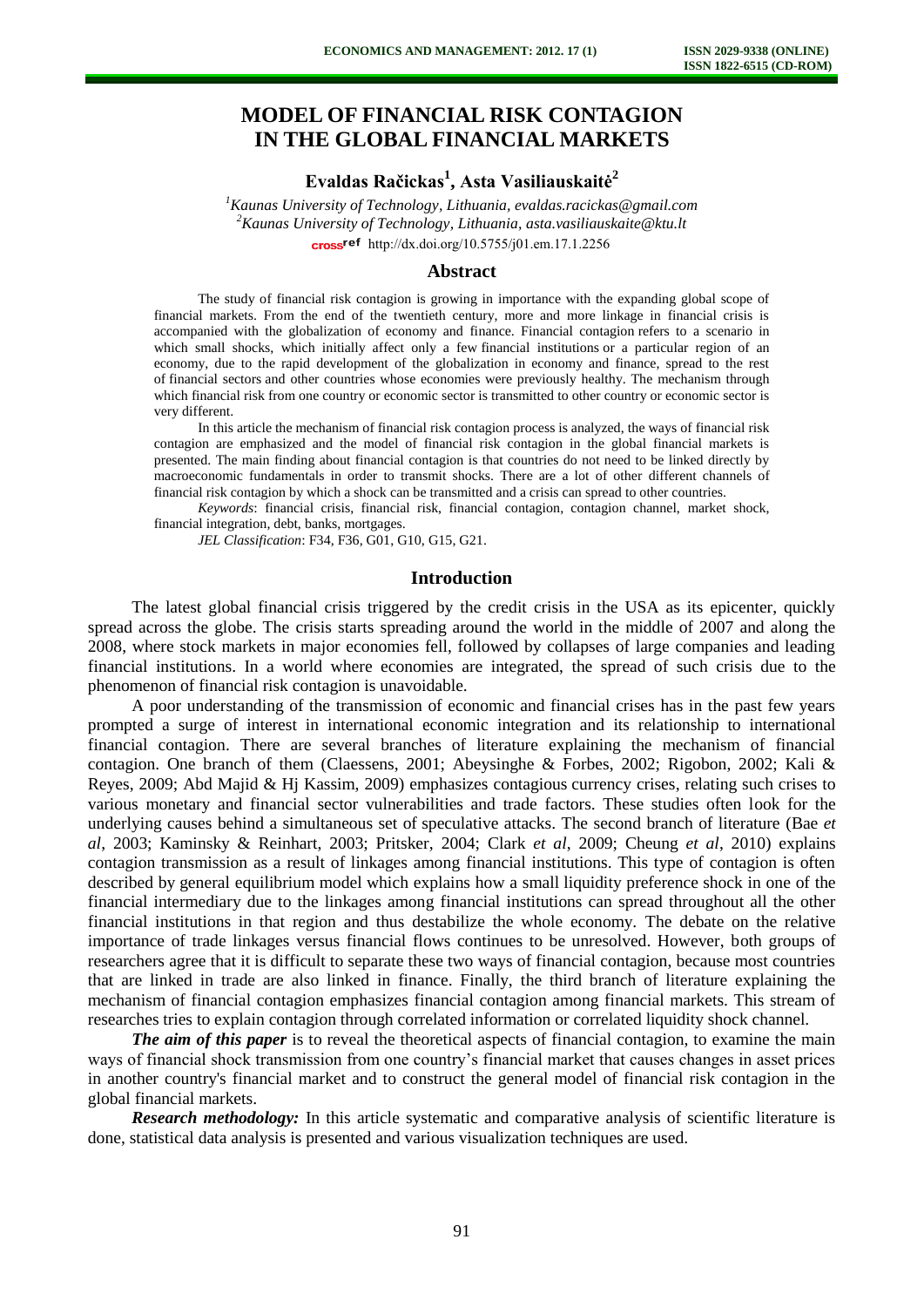## **The concept of financial risk contagion**

In scientific literature there is still no firm consensus among the economists and scientists on the appropriate definition of financial contagion. Borrowing from epidemiological terminology, contagion is intrinsically associated with a spread of diseases, with a probability of an even more dismally consequences of death. Contagion was often used as a synonym for the Bubonic Plague in Europe as late as the 19th century. The term also implies, at least to some, that those who are affected by the financial crises do so through no fault of their own. However, this idea is strongly resisted by some analysts: speculators appear to discriminate in choosing the countries they attack (Dungey & Tambakis, 2003).

As a usefull benchmark, the World Bank has restrictively defines financial contagion as a crosscountry transmission of shocks or the general cross-country spillover effects. This follows Eichengreen & Rose (1995) and Eichengreen, Rose & Wyplosz (1996), who propose that contagion refers to the association of excess returns in one country with excess returns in another country after controlling for the effects of fundamentals.

Meanwhile, Dornsbusch (2000) defines contagion as a significant increase in cross-market linkages after a shock to an individual country (or group of countries). This definition highlights that there are many links through which shocks are transmitted in normal times from one country to another, including trade and financial links. The ways in which shocks are transmitted do seem to differ, however, during times of crises. Empirical work has helped identify the type of links and other macroeconomic conditions, which can make a country vulnerable to contagion during such crisis periods, although less is known on the importance of microeconomic conditions and institutional factors in propagating shocks. Thus it has helped to identify those countries which are at risk of contagion and some, albeit quite general, policy interventions which can reduce the risks.

As the difficulties in deriving a unique definition of contagion, and financial contagion in particular, already make apparent, contagion is a very broad field of study, which depends on (partly) very different strands of literature. To systemise it, one may distinguish between different categories, into which the contagion literature can be classified.

- The market or channels of financial contagion concerned,
- The way contagion emerges,
- Theoretical versus empirical approach.

One distinction focuses on the channels of financial contagion. Huang (2000) calls them the ABC channels of financial contagion, meaning the asset market channel, the banking channel, and the currency channel. A similar categorisation is made by Pritsker (2001), that studies contagion via real sector linkages, financial market linkages, and through the interaction of financial institutions and financial markets.

As a matter of these various channels through which certain risks can spread, also the mechanism that provokes the emergence of contagion will differ. Thus, another possibility to classify the contagion literature is the way the risk is transferred. A common way is to distinguish between fundamental causes, e.g. common shocks, trade linkages or financial linkages, and investors' behaviour, which is based on liquidity problems, informational asymmetries; investor reassessments, etc. (Claessens & Forbes, 2004). One may also make a distinction between the literature that analyses the risk of a financial shock to cause a simultaneous failure of a set of markets or institutions and the literature that focuses on the risk that the failure of one (or more) institutions will be transmitted to others due to explicit financial linkages (Furfine, 2003).

Aharony & Swary (1983) classify contagion effects into pure and signalling or information-based effects. Pure contagion contains all events that spread across institutions, irrespective of the cause of the event. Signalling contagion effects, on the other hand, contain events whose revelation is correlated across the industry or market. Such a signal may be the failure of a financial institution. For instance, a failure of a credit institution may indicate a bad condition of the overall economy. Bank debt holders will, therefore, take account of this circumstance in their interaction with banks, i.e. they will require higher interest rates on their deposits and, thus, raise the borrowing costs of these institutions. On the other hand, good performance of the market players may be interpreted as a sign for a healthy economy.

A different way, to distinguish contagion effects, is to classify them into direct and indirect effects. While direct contagion concerns events that give rise to immediate loss or exposure, indirect contagion results in changes in others' behaviour, which in turn may cause consequential loss or exposure. Hence, direct contagion is always concerned with an obligation that cannot be met by the primary entity and, this has immediate consequences for the affected entity in the form of a pecuniary loss. In particularly adverse instances those events may even trigger chain reactions (i.e. domino effects), provoking the failure of other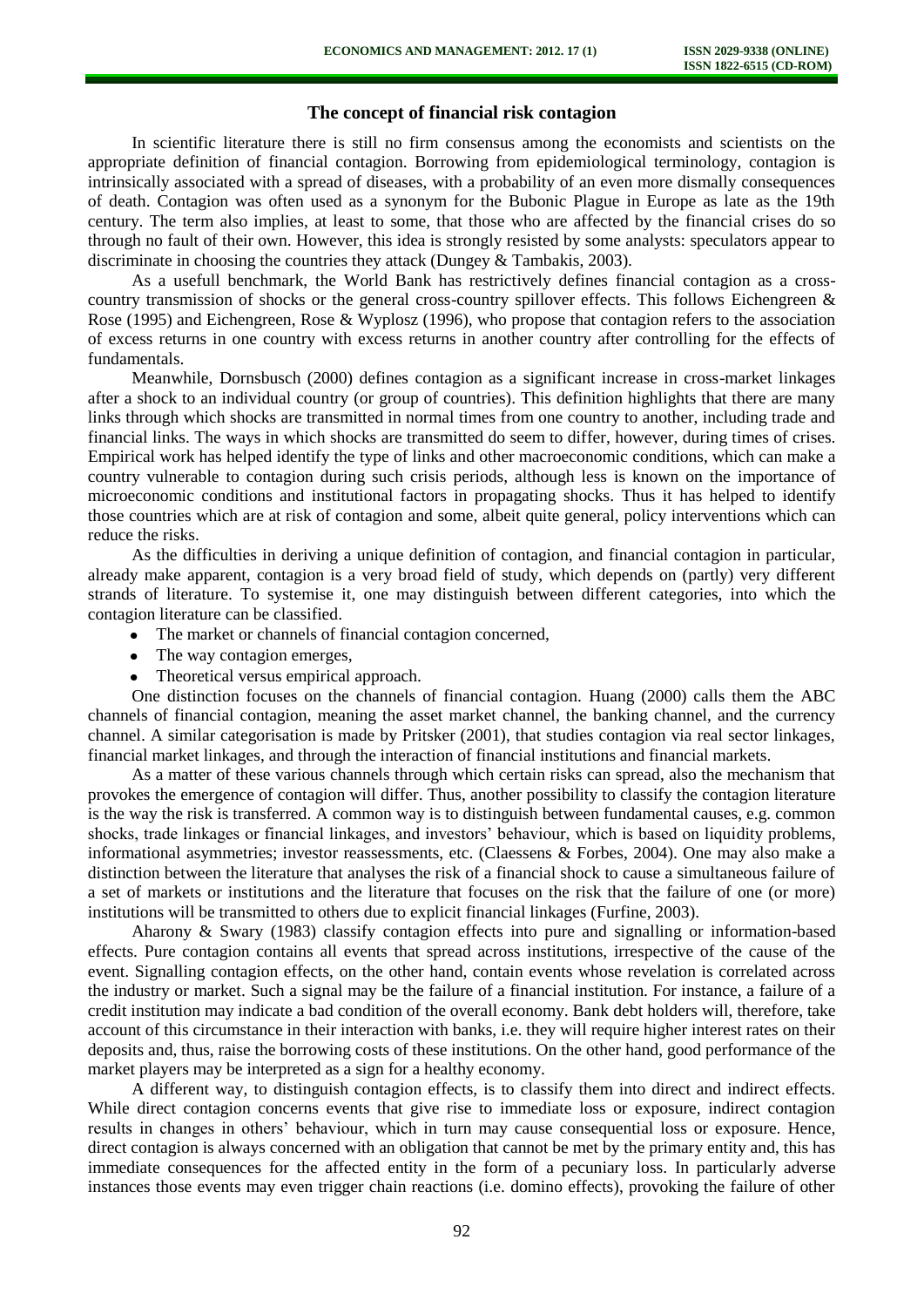entities. This chain reaction is then associated with contagion. The infection of these companies, however, does not have any direct relation to the initial shock, e.g. a liability that cannot be met. The exposure simply comes from the linkage between the entities.

In contrast, when contagion is indirect the affected entity suffers no immediate loss, as a result of liabilities or difficulties of the emanating entity, but due to the prospected change in behaviour of other agents. The consequences cannot be directly referred to the original event, even if it was the main trigger of these adverse reactions, that is, without the event one would not have seen any reactions. For instance, bad news from one institution leads to the conclusion that other institutions are also in trouble. Such reputation risk is manifest in risks becoming correlated and, therefore, can be seen as a matter of self fulfilling prophecy.

Lastly, the literature can also be grouped into those papers with a theoretical focus – both positive and normative – and those that intend to show contagion empirically, by using a large set of different statistical methodologies for the analysis of prominent financial crises, e.g. the Russian or Brasilian crisis, the Southeast Asian crisis, etc. or events, such as the terrorists attacks on the 11th September or the failure of Long Term Capital Management (e.g. Bae *et al.*, 2003).

Despite the variety of approaches to the definition of financial risk contagion, the consequences of financial contagion are always the same. The shock originated in one country due to the rapid process of financial markets' globalization very quickly spreads to other country and becomes a cause of financial crisis occurrence.

#### **The channels of financial risk contagion in the global financial markets**

The mechanism through which a shock can be transmitted from one country to the other is very complicated and can differ during the term of particular crisis. Therefore, in order to examine the process of financial risk contagion it is important to determine the individual channels through which contagion might occur. The knowledge of financial contagion mechanism provides more insight on exactly why a crisis in one country affects other countries, and has recently been the most popular approach used in academic studies. Some of the most recent work in this area has also used firm-level data to examine the exact channels through which crises spread. Since many cross-country linkages through trade and financial channels are highly correlated, focusing on microeconomic data permits a more concise identification of the various channels through which contagion can occur.

In the financial risk contagion mechanism the main economic units are the real sectors, the financial markets, the banks and the non-bank financial market participants. The linkages among these economic units are used in order to derive the contagion channels.

- 1. *Real sector.* Ideally, the real sector linkages should be derived from an open economy model of the world macroeconomy. All potential financial market participants can trade in all markets. Therefore the attributes of the financial markets such as the actual prices of the assets in one market, the liquidity of the market, and the extent to which the prices reflect the true values of the assets are very related. Conditions in financial markets affect real sector GDP for three potential reasons. First, the price of assets affects national wealth, and hence aggregate demand. Second, the liquidity of financial markets and the price of the assets affect businesses desire and ability to raise money for investment. This has implications for aggregate demand today and for aggregate supply in the future. Banks are very important economic units for their ability and willingness to finance investments in the economy whereas the GDP of the real sectors of the other countries stays significant because of the effect that other countries GDP has on net exports for primary country. Finally, the monetary, fiscal, and exchange rate policies of a country also influence GDP through their effect on aggregate demand in that country.
- 2. *Financial Markets.* The assets that trade on the market of a country are claims on the cash flows of the real sector. In a world with complete and perfect markets, the price of the assets should depend only on how the cash flows covary with consumption, and there should be no need for financial intermediaries. However, because there are market imperfections, intermediaries play an important role in lending funds (banks), underwriting security issues (investment banks), providing liquidity in markets (securities broker/dealers and market markets), and in spreading risks towards those investors most willing to bear them (hedge funds and mutual funds). Therefore, the prices and liquidity of financial markets are potentially affected by the capital position of these intermediaries relative to their risks. For example, banks with low capital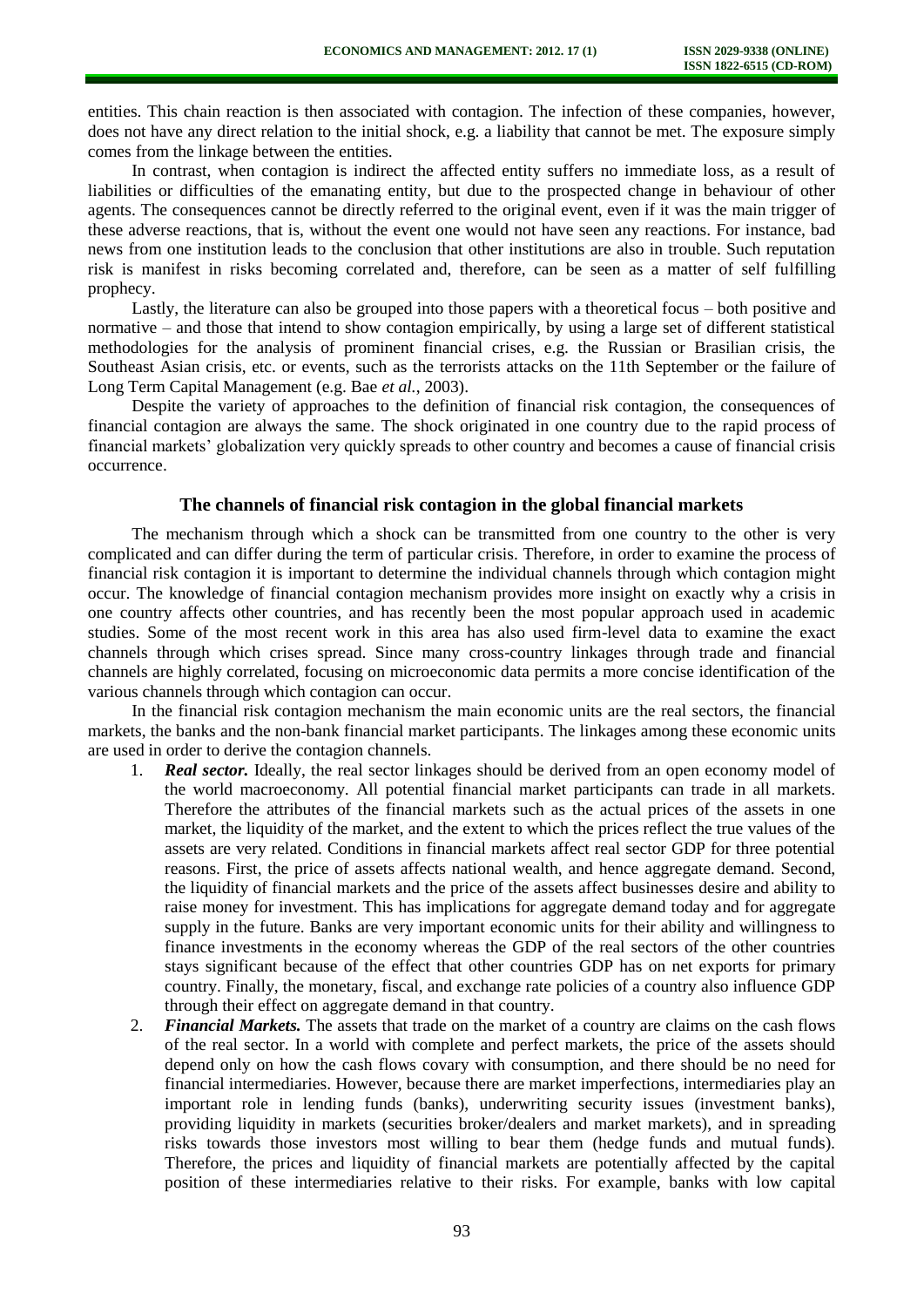relative to risk may be less willing to purchase risky securities or extend credit to others for doing so, potentially impairing market liquidity. The financial position of non-bank financial market participants (NBFMP) relative to their risks may also affect securities prices. Specifically, if NBFMP are unable to assume risks that securities broker/dealers can only hold temporarily, then broker/dealers may be less willing to take on risk, reducing liquidity. NBFMPs may affect markets for a different reason: If they hit hard constraints on borrowing, they may be unable to provide further liquidity, and may become liquidity demanders if they are forced to sell a large amount of securities over a short amount of time.

- 3. *Banks.* Banks take deposits and extend loans to financial and non-financial firms. The value of the bank's assets potentially depends directly on the real sector of each country because whether the country is in recession or not affects the likelihood of defaults by its debtors. The bank's liability base depends on the financial health of other banks that have deposits with it because these deposits might be withdrawn when those banks face financial distress. The value of the bank's assets and liabilities also depend on the prices and liquidity in financial markets because the value of banks' assets and liabilities fluctuate with market prices, and because banks are brokers and dealers in many markets. To the extent that banks also make deals with NBFMPs, the value of the bank's financial position and its risk is also tied to the financial performance of NBFMPs.
- 4. *Non-bank financial market participants.* Non-bank financial market participants (NBFMP) take funds from the general public, and borrow from banks, in order to invest in financial markets. Their ability to attract funds for investment depends on their own financial position as determined by the assets they hold, and financial market prices. Besides, their ability to borrow also depends on the willingness of banks and the general public to extend credit, or to place funds under management with an NBFMP. Finally, the NBFMPs financial position also depends on NBFMPspecific influences such as the skill of the management team, and the NBFMP's reputation and track record.

The framework of potential interlinkages provide for a large number of channels through which a shock in one place, or to one type of economic unit can be transmitted to others. The model of shocks transmission can be applied as proceeding along chains, i.e. the shock begins with one economic unit. It then spreads to a first set of economic units that are linked with it, and then to a second set of economic units that are linked to the first set, and so on. In scientific literature all of the analysis attention is restricted to transmission chains that involve only a small number of links. This is with little loss of generality because longer chains will mostly contain repetition of the connections that can be explored in the shorter chains.

When constructing model of financial risk contagion it is very important to define the main indicators that could evaluate the occurrence of financial crisis due to its contagion from the original ground-zero country to the other appropriate financial crisis possessed country.

## **Financial crisis indicators**

With increasing globalization and financial integration, occurrence of financial crises and their transmission from one country to another become more and more arguable issue. The main field in the scientific literature among researches is how to determine whether a country is actually facing a crisis, isolated incidents, or just economic noise. Many scientists (Kaminsky *et al.*, 1998; Berg & Pattillo, 1999; Kamin *et al.*, 2001; Edison, 2003; Dermirgüç-Kunt & Detragiache, 2000; Eichengreen & Arteta, 2000; Lanoie & Lemarbre, 1996; Marchesi, 2003; Lestano *et al.*, 2003; Kaminsky & Reinhart, 2009; Reinhart & Rogoff, 2009; Rose & Spiegel, 2009), exploring the phenomenon of financial risk contagion and herewith financial crisis contagion in the global financial markets, search the main indicators that could indicate the presence of financial crisis in the country. These researchers have quantifiably demonstrated that there are several indicators, each with relative correlation to the incidence of a financial crisis.

The empirical studies summarized in Table 1 share the idea that it is possible to identify a number of domestic and external macroeconomic fundamental indicators as the main determinants of a financial crisis. Some explanatory variables are exclusive for currency crises, banking crises or debt crises; others are informative for more than one type of crisis. The first two columns in the table list the indicator and a brief summary of its economic interpretation. The last column lists the reference.

Seven variables are grouped as external sector indicators, five of which are related to the current account and two to the capital account. These variables are certainly affected not only by domestic economic conditions and policies, but also by global conditions such as fluctuations in the US dollar, international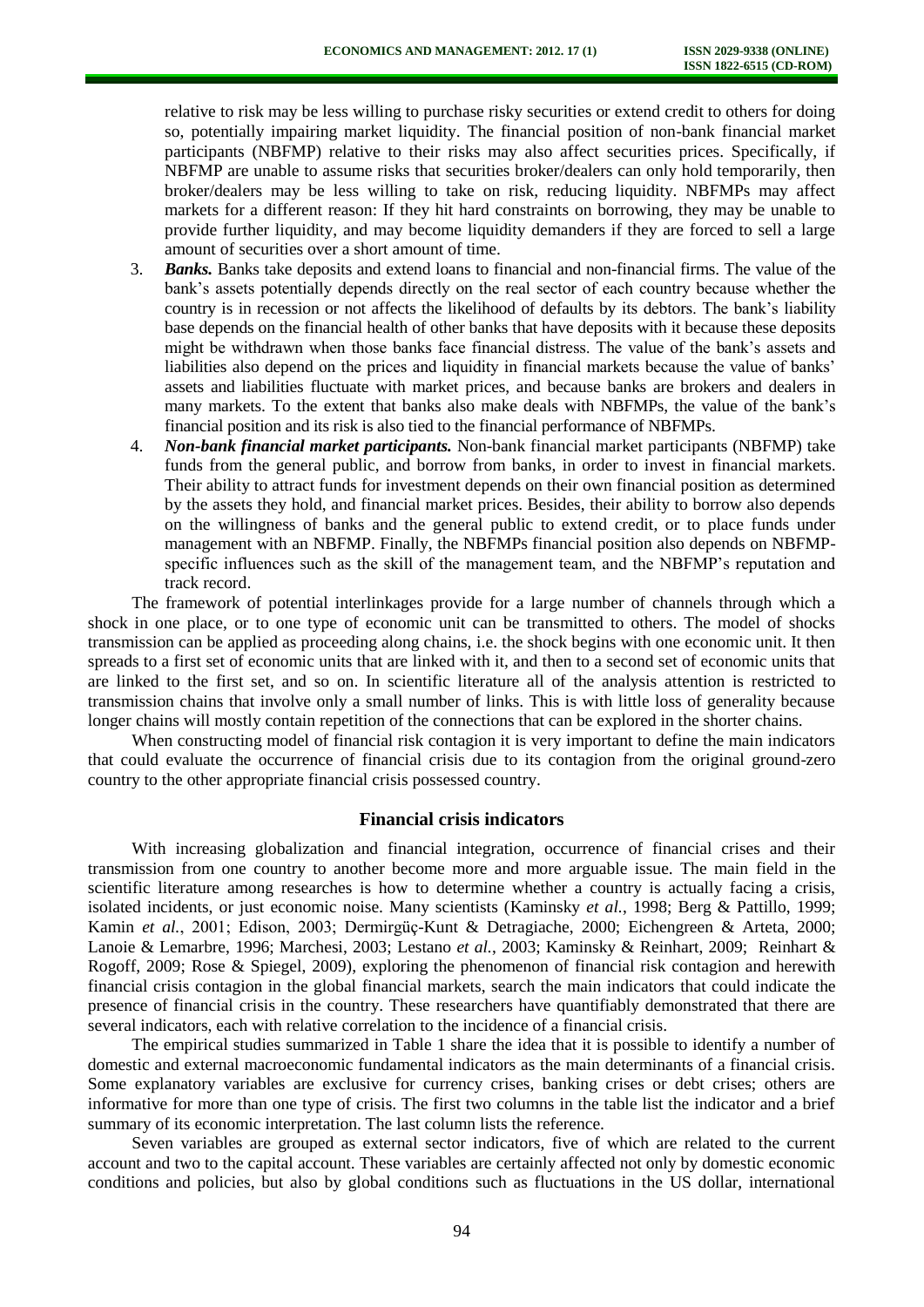capital flows and commodity prices. The second group contains 16 indicators, nine financial indicators and seven domestic real and public sector variables that are partly or fully driven by economic policy. Finally, three global indicators reflect major economic shifts in industrial countries and movements of oil prices which may trigger a crisis. Some indicators are multiple crises indicators in the sense that the same indicator hints at more than one type of financial crises. However, it is not sure whether such a multiple crises indicator affects the probability of two or more types of financial crises simultaneously, or whether it triggers one type of crisis which in turn rolls over to a second type of crisis, and a third. Usually it is difficult to separate currency, banking and sovereign debt crisis. Often, these types of financial crisis are closely intertwined and escalate from one to another. For instance, a drop in international competitiveness may result in a currency crises as a result of which a banking crises evolves. Our model allows for one indicator to affect two or more types of crises.

| т шапски сонкадон<br>indicator           | <b>Interpretation</b>                                                                                                                                                                                                                                                                                                                                                                                                                                                                                                                                                                                | <b>Reference</b>                                                                                                                                                                                                                                                           |  |  |  |  |
|------------------------------------------|------------------------------------------------------------------------------------------------------------------------------------------------------------------------------------------------------------------------------------------------------------------------------------------------------------------------------------------------------------------------------------------------------------------------------------------------------------------------------------------------------------------------------------------------------------------------------------------------------|----------------------------------------------------------------------------------------------------------------------------------------------------------------------------------------------------------------------------------------------------------------------------|--|--|--|--|
| <b>External sector (current account)</b> |                                                                                                                                                                                                                                                                                                                                                                                                                                                                                                                                                                                                      |                                                                                                                                                                                                                                                                            |  |  |  |  |
| Real exchange rate                       | for<br>the<br>change<br>international<br>A<br>measure<br>in<br>competitiveness and a proxy for over(under)valuation.<br>Overvalued real exchange rate is expected to produce<br>higher probability of financial crisis.                                                                                                                                                                                                                                                                                                                                                                              | Kaminsky et al. (1998); Berg & Pattillo<br>(1999); Kamin et al. (2001); Edison<br>(2003); Dermirgüç-Kunt & Detragiache<br>(2000); Eichengreen & Arteta (2000);<br>Baig & Goldfajn (1999); Berg (1999);<br>Perry & Serven (2004); Reinhart &<br>Rogoff (2009); Tobin (1998) |  |  |  |  |
| Export growth                            | An indicator for a loss of competitiveness<br>in<br>international good market. Declining export growth may<br>be caused by an overvalued domestic currency and<br>hence a proxy for currency overvaluation. On the other<br>hand, if export growth slows due to reasons unrelated to<br>the exchange rate, this may cause devaluation pressure.<br>In both cases, declining export growth can be a leading<br>indicator for a sizeable devaluation.                                                                                                                                                  | Kaminsky et al. (1998); Berg & Pattillo<br>(1999); Edison (2003); Marchesi (2003);<br>Berg (1999); Goldstein (1998); Reinhart<br>& Rogoff (2009); Reinhart et al. (2000);<br>Lestano et al. $(2003)$                                                                       |  |  |  |  |
| Import growth                            | Weak external sector is part of currency crises.<br>Enormous import growth could lead to worsening in the<br>current account and have been often related with<br>currency crises.                                                                                                                                                                                                                                                                                                                                                                                                                    | Kaminsky et al. (1998); Berg & Pattillo<br>(1999); Edison (2003); Berg (1999);<br>Reinhart et al. (2000)                                                                                                                                                                   |  |  |  |  |
| Terms of trade                           | Increases in terms of trade should strengthen a country's<br>balance of payments position and hence lower the<br>probability of crisis. Terms of trade deteriorations may<br>precede currency crisis.                                                                                                                                                                                                                                                                                                                                                                                                | Kaminsky et al. (1998); Berg & Pattillo<br>(1999); Kamin et al. (2001); Berg<br>(1999); Dermirgüç-Kunt & Detragiache<br>(2000); Lanoie & Lemarbre (1996);<br>Reinhart et al. (2000)                                                                                        |  |  |  |  |
| Ratio of the current<br>account to GDP   | A rise in this ratio is generally associated with large<br>external capital inflows that are intermediated by the<br>domestic financial system and could facilitate asset<br>price and credit booms. Increases in the current account<br>surplus are expected to indicate a diminished probability<br>to devalue and thus to lower the probability of a crisis.                                                                                                                                                                                                                                      | Berg & Pattillo (1999); Kamin et<br>$al. (2001)$ ; Eichengreen & Arteta<br>(2000);Lanoie & Lemarbre (1996);<br>Marchesi (2003); Berg (1999); Corsetti<br>et al. (1998); Goldstein (1998); Reinhart<br>& Rogoff (2009)                                                      |  |  |  |  |
| External sector (capital account)        |                                                                                                                                                                                                                                                                                                                                                                                                                                                                                                                                                                                                      |                                                                                                                                                                                                                                                                            |  |  |  |  |
| Growth of foreign<br>exchange reserves   | Declining foreign reserves is a reliable indicator that a<br>currency is under devaluation pressure. A drop in reserves<br>is not necessarily followed by devaluation, central bank<br>may be successful in defending a peg, spending large<br>amounts of reserves in the process. On the other hand, most<br>currency collapses are preceded by a period of increased<br>efforts to defend the exchange rate, which are marked by<br>declining foreign reserves. Total value of foreign reserves<br>are also used as indicators of a country's financial difficulty<br>dealing with debt repayment. | Kaminsky et al. (1998); Berg & Pattillo<br>(1999); Edison (2003); Marchesi (2003);<br>Corsetti et al. (1998); Reinhart et al.<br>(2000), Lestano et al. (2003)                                                                                                             |  |  |  |  |

#### **Table 1.** Indicators of financial crises

**Financial contagion** 

*Continuation of Table 1 is at the next page*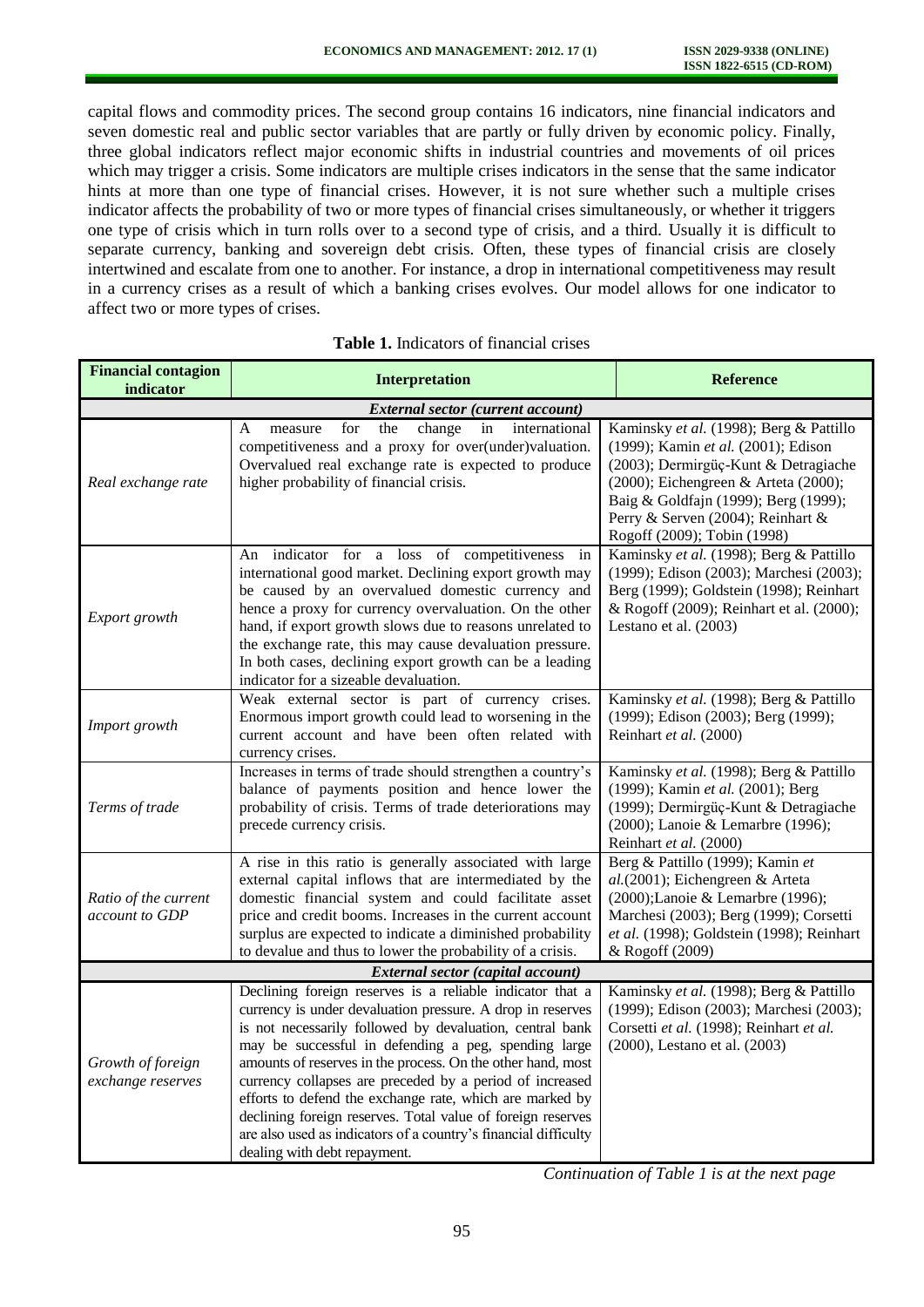*Continuation of Table 1* 

| <b>Financial contagion</b><br>indicator        | <b>Interpretation</b>                                                                                                                                                                                                                                                                                                        |                                                                                                                                                                                                                                     | <b>Reference</b>                                                                                                                                                                                                                                   |  |  |  |
|------------------------------------------------|------------------------------------------------------------------------------------------------------------------------------------------------------------------------------------------------------------------------------------------------------------------------------------------------------------------------------|-------------------------------------------------------------------------------------------------------------------------------------------------------------------------------------------------------------------------------------|----------------------------------------------------------------------------------------------------------------------------------------------------------------------------------------------------------------------------------------------------|--|--|--|
|                                                | <b>External sector (capital account)</b>                                                                                                                                                                                                                                                                                     |                                                                                                                                                                                                                                     |                                                                                                                                                                                                                                                    |  |  |  |
| Ratio of M2 to<br>foreign exchange<br>reserves | Captures to what extent the liabilities of the banking<br>system are backed by foreign reserves. In the event of<br>a currency crisis, individuals may rush to convert their<br>domestic currency deposits into foreign currency, so<br>that this ratio captures the ability of the central bank to<br>meet their demands.   |                                                                                                                                                                                                                                     | Kaminsky et al. (1998); Berg & Pattillo<br>(1999); Kamin et al. (2001); Edison<br>(2003); Dermirgüç-Kunt & Detragiache<br>(2000); Eichengreen & Arteta (2000),<br>Lestano et al. (2003)                                                            |  |  |  |
| <b>Financial sector</b>                        |                                                                                                                                                                                                                                                                                                                              |                                                                                                                                                                                                                                     |                                                                                                                                                                                                                                                    |  |  |  |
| M1 and M2 growth                               | These indicators are measures of liquidity. High<br>growth of these indicators might indicate excess<br>liquidity which may fuel speculative attacks on the<br>currency thus leading to a currency crisis.                                                                                                                   |                                                                                                                                                                                                                                     | Kamin et al. (2001); Berg (1999); Reinhart<br>et al. (2000), Lestano et al. (2003)                                                                                                                                                                 |  |  |  |
| M2 money multiplier                            | indicator<br>associated<br>financial<br>An<br>with<br>liberalization. Large increases in the money<br>multiplier can be explained by draconian<br>reductions in reserve requirements.                                                                                                                                        | Kaminsky et al. (1998); Berg & Pattillo<br>(1999); Edison (2003); Reinhart et al.<br>(2000)                                                                                                                                         |                                                                                                                                                                                                                                                    |  |  |  |
| Ratio of domestic<br>credit to GDP             | Very high growth of domestic credit may serve as<br>a crude indicator of the fragility of the banking<br>system. This ratio usually rises in the early phase<br>of the banking crisis. It may be that as the crisis<br>unfolds, the central bank may be injecting money<br>to the bank to improve their financial situation. | Kaminsky et al. (1998); Berg & Pattillo<br>(1999); Edison (2003); Dermirgüç-Kunt &<br>Detragiache (2000); Eichengreen & Arteta<br>(2000); Berg (1999); Collyns & Abdelhak<br>(2002); Reinhart et al. (2000); Sutela<br>(1999)       |                                                                                                                                                                                                                                                    |  |  |  |
| Excess real M1<br>balance                      | Loose monetary policy can lead to currency crisis.                                                                                                                                                                                                                                                                           | Kaminsky et al. (1998); Berg & Pattillo<br>(1999); Edison (2003); Reinhart et al. (2000)                                                                                                                                            |                                                                                                                                                                                                                                                    |  |  |  |
| Domestic real<br>interest rate                 | Real interest rate can be considered as proxy of<br>financial liberalization, in which the liberalization<br>process itself tends to lead to high real rates. High<br>real interest rates signal a liquidity crunch or have<br>been increased to fend off a speculative attack.                                              | Kaminsky et al. (1998); Berg & Pattillo<br>(1999); Edison (2003); Dermirgüç-Kunt &<br>Detragiache (2000); Barro (2001); Berg<br>(1999); Crotty (2009); Reinhart et al.<br>(2000); Reinhart et al. (2000); Wade &<br>Veneroso (1998) |                                                                                                                                                                                                                                                    |  |  |  |
| Lending and deposit<br>rate spread             | An increase of this indicator above some threshold<br>level possibly reflects a deterioration in credit risk<br>as banks are unwilling to lend or decline in loan<br>quality.                                                                                                                                                | Kaminsky et al. (1998); Berg & Pattillo<br>(1999); Edison (2003); Reinhart et al.<br>(2000)                                                                                                                                         |                                                                                                                                                                                                                                                    |  |  |  |
| Commercial bank<br>deposits                    | Domestic bank run and capital flight occur as<br>crisis unfolds                                                                                                                                                                                                                                                              | Kaminsky et al. (1998); Berg & Pattillo<br>(1999); Edison (2003); Reinhart et al.<br>(2000)                                                                                                                                         |                                                                                                                                                                                                                                                    |  |  |  |
| Ratio of bank<br>reserves to bank<br>assets    | Adverse macroeconomic shocks are less likely to<br>lead to crises in countries where the banking<br>system is liquid.                                                                                                                                                                                                        | (1998)                                                                                                                                                                                                                              | Dermirgüç-Kunt & Detragiache (1997);<br>Lestano et al. (2003); Wade & Veneroso                                                                                                                                                                     |  |  |  |
| Domestic real and public sector                |                                                                                                                                                                                                                                                                                                                              |                                                                                                                                                                                                                                     |                                                                                                                                                                                                                                                    |  |  |  |
| Ratio of fiscal<br>balance to GDP              | Higher deficits<br>are expected to raise the<br>probability of crisis, since the deficits increase the<br>vulnerability to shocks and investor's confidence.                                                                                                                                                                 |                                                                                                                                                                                                                                     | Dermirgüç-Kunt & Detragiache (2000);<br>Eichengreen & Arteta (2000); Reinhart et<br>al. (2000); Wade & Veneroso (1998)                                                                                                                             |  |  |  |
| Ratio of public<br>debt to GDP                 | indebtedness is expected to raise<br>Higher<br>vulnerability to a reversal in capital inflows and<br>hence to raise the probability of a crisis.                                                                                                                                                                             |                                                                                                                                                                                                                                     | Kamin et al., (2001); Lanoie & Lemarbre<br>(1996); Eichengreen & Arteta (2000); Berg<br>(1999); Reinhart et al. (2000)                                                                                                                             |  |  |  |
| Growth of industrial<br>production             | Recessions often precede financial crises.                                                                                                                                                                                                                                                                                   | Kaminsky et al. (1998); Berg & Pattillo<br>(1999); Edison (2003)                                                                                                                                                                    |                                                                                                                                                                                                                                                    |  |  |  |
| Changes in stock<br>prices                     | Burst of asset price bubbles often precede financial<br>crises.                                                                                                                                                                                                                                                              |                                                                                                                                                                                                                                     | Kaminsky et al. (1998); Berg & Pattillo<br>(1999); Edison (2003); Baig & Goldfajn<br>(1999); Barro (2001); Berg (1999); Crotty<br>(2009); Goodhart (2008); Kindleberger<br>(1978); Reinhart et al. (2000); Rose &<br>Spiegel (2009); Sutela (1999) |  |  |  |

*Continuation of Table 1 is at the next page*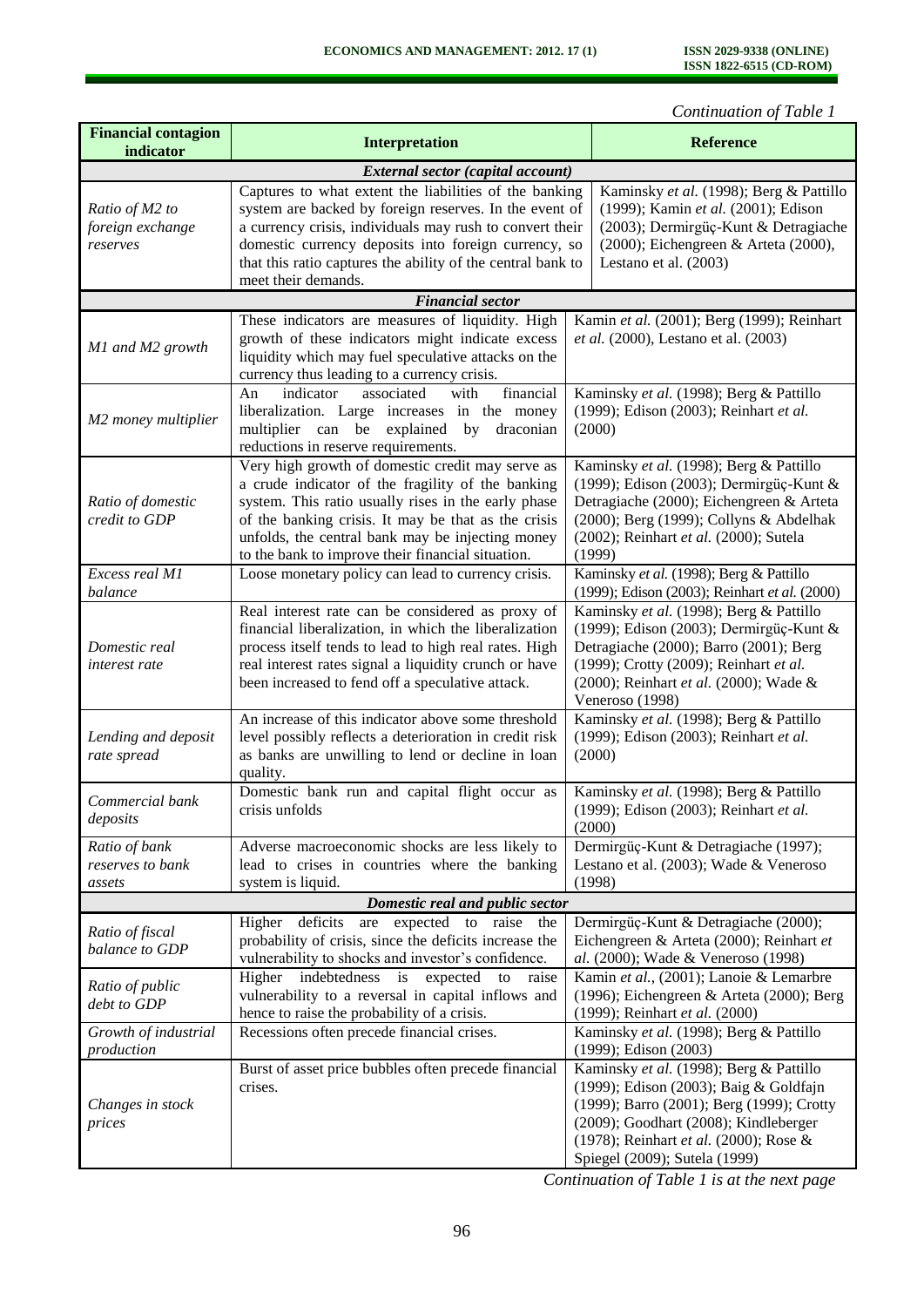*Continuation of Table 1* 

| <b>Financial contagion</b><br>indicator   | <b>Interpretation</b>                                                                                                                                                                                                                                                                                          | <b>Reference</b>                                                                                                                                                                                                     |  |  |  |
|-------------------------------------------|----------------------------------------------------------------------------------------------------------------------------------------------------------------------------------------------------------------------------------------------------------------------------------------------------------------|----------------------------------------------------------------------------------------------------------------------------------------------------------------------------------------------------------------------|--|--|--|
| Domestic real and public sector continued |                                                                                                                                                                                                                                                                                                                |                                                                                                                                                                                                                      |  |  |  |
| Inflation rate                            | The inflation rate is likely to be associated with high<br>nominal interest rates and may proxy macroeconomic<br>mismanagement which adversely affects the economy<br>and the banking system.                                                                                                                  | Dermirgüç-Kunt & Detragiache (1997);<br>Lanoie & Lemarbre (1996); Marchesi<br>(2003); Berg (1999); Collyns &<br>Abdelhak (2002); Reinhart & Rogoff<br>(2009); Wade & Veneroso (1998)                                 |  |  |  |
| GDP per capita                            | High income countries may be less likely to reschedule<br>their debt than poorer countries since the costs of<br>rescheduling would tend to be more onerous for more<br>advanced economies. Deterioration of the domestic<br>economic activity are expected to increase the<br>likelihood of a banking crisis. | Dermirgüç-Kunt & Detragiache (1997);<br>Eichengreen & Arteta (2000); Lanoie<br>& Lemarbre (1996); Marchesi (2003);<br>Barro (2001); Collyns & Abdelhak<br>(2002); Reinhart & Rogoff (2009);<br>Rose & Spiegel (2009) |  |  |  |
| National saving<br>growth                 | High national savings may be expected to lower the<br>probability of debt rescheduling.                                                                                                                                                                                                                        | Lanoie & Lemarbre (1996); Lestano et<br>al. (2003)                                                                                                                                                                   |  |  |  |
| <b>Global economy</b>                     |                                                                                                                                                                                                                                                                                                                |                                                                                                                                                                                                                      |  |  |  |
| Growth of world oil<br>prices             | High oil prices are associated with recessions.                                                                                                                                                                                                                                                                | Edison (2003); Lestano et al. (2003);<br>Reinhart & Rogoff (2009)                                                                                                                                                    |  |  |  |
| US interest rate                          | International interest rate increases are often associated<br>with capital outflows.                                                                                                                                                                                                                           | Edison (2003); Kamin et al. (2001);<br>Eichengreen & Arteta (2000); Baig &<br>Goldfajn (1999); Reinhart & Rogoff<br>(2009)                                                                                           |  |  |  |
| OECD GDP growth                           | foreign output growth should strengthen<br>Higher<br>exports and thus reduce the probability of a crisis.                                                                                                                                                                                                      | Edison (2003); Kamin et al. (2001);<br>Eichengreen & Arteta (2000); Lestano<br>et al. $(2003)$ ; Reinhart & Rogoff $(2009)$                                                                                          |  |  |  |

According to the empirical studies (Caramazza *et al.*, 2000; Kaminsky *et al.*, 1998; Berg & Pattillo, 1999; Kamin *et al.*, 2001; Edison, 2003; Dermirgüç-Kunt & Detragiache, 2000; Eichengreen & Arteta, 2000; Lanoie & Lemarbre, 1996; Marchesi, 2003; Lestano *et al.*, 2003; Kaminsky & Reinhart, 2009; Reinhart & Rogoff, 2009; Rose & Spiegel, 2009) countries that suffered the major financial crises appear to differ in a number of ways from the countries that did not face financial crisis:

- On the external side, the *appreciation of the real exchange rate* during the three years prior to the onset of each financial crisis, a possibly proxy for loss of international price competitiveness and exchange rate misalignment, is almost 15 percentage points larger on average for crisis than for non-crisis emerging economies. For the industrial countries, the appreciation is not significantly different between crisis and non-crisis countries. The *external current account deficit* in the year before the crisis is also larger on average by over 2 percentage points of GDP in crisis than in noncrisis countries for both industrial and emerging market economies, which may further indicate poor trade competitiveness in the crisis countries. As a further indication of weak external performance, the *growth of exports in relation to GDP* in the three years before the crisis is also 11 percentage points lower on average for crisis than for non-crisis emerging market countries, while not significantly different for industrial countries. Other external sector variables, apart from shortterm external debt in relation to total external debt, are insignificantly different between crisis and non-crisis countries.
- Evidence of pre-crisis domestic macroeconomic imbalances that have made a country vulnerable to financial market contagion include *slow GDP growth* in the three years prior to the crisis, a high *unemployment rate* and a *banking crisis*. Prior to the past financial crisis, GDP growth was on average 2 percentage points lower and unemployment rate 4 percentage points higher in crisis than in non-crisis industrial countries. The differences in output growth between crisis and non-crisis countries are smaller for the emerging market economies. Low output growth and high unemployment may be an indicator that external or domestic imbalances may become increasingly untenable or that governments will be unwilling to defend exchange rate arrangements by implementing policies, such as raising short-term interest rates that could slow down real activity even further. All of the industrial countries and a few emerging market economies that had a banking crisis in the year prior to a global currency crisis also suffered currency market pressure.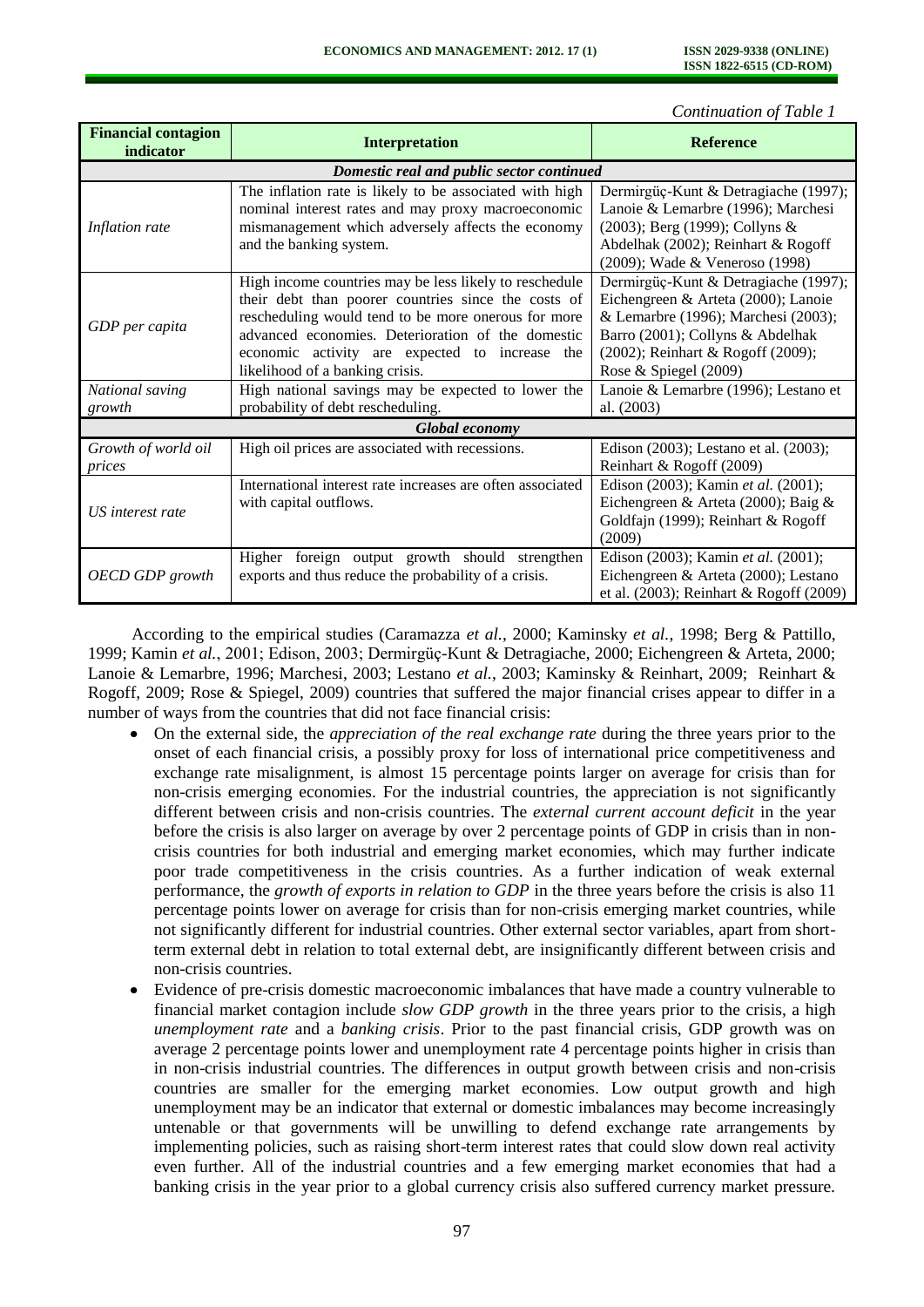Domestic imbalances in terms of large *general government fiscal deficits* or substantial monetary expansions, proxied by the *growth of broad money (M2) to GDP*, can fuel expectations of inflation and therefore lead to pressures on the currency. However, these variables are indistinguishable on average between crisis and non-crisis countries during the period before financial crisis.

- Trade linkages as measured by the *implied appreciation of the real exchange rate* and the *implied decline of export market growth* induced by crises in other countries are generally significantly different on average between crisis and non-crisis economies. The difference between crisis and non-crisis countries with respect to the implied slowdown in export market growth is greatest for the emerging market economies and weakest for the industrial countries in the term of financial crisis.
- Financial weaknesses or fragilities, proxied by the inadequacy of international reserves to cover speculative attacks, in crisis countries are significantly larger than in non-crisis ones. In particular, the ratio of *short-term debt to international reserves* in the year before crisis is almost 200 percentage points higher in emerging crisis economies compared with non-crisis economies. This indicates that these crisis economies were vulnerable to a change in investor sentiment in an unfriendly or illiquid external environment – potential source of financial contagion. The ratio of *broad money (M2) to international reserves* is the inverse of the extent to which liquid domestic liabilities of the banking system are backed by foreign exchange reserves and thus is a measure of the banking system's ability to withstand currency pressures. For emerging market crisis economies, this ratio in the year before the crisis is 30 percentage point higher, on average, than in non-crisis economies. There are, however, no significant differences between crisis and non-crisis industrial countries.
- *Common credit* financial market linkages seem to be very important in explaining differences between crisis and non-crisis emerging market economies. The common creditor is identified by the country that lent the most to the first country in crisis during the term of financial crisis. The common creditor variables – that is, the importance of the common creditor for the borrowing country and the importance of the borrowing country for the common creditor in the year prior to the crisis – are significantly higher in the crisis emerging market economies than in the non-crisis ones. On average, the common creditor holds a 10 percentage point higher share of the external bank liabilities of the crisis countries than of the non-crisis countries, whereas the average crisis country holds a 5 percentage point higher share of the external loan portfolio of the common creditor than the average non-crisis country. A variable indicating mutual importance, constructed by multiplying the two common creditor variables, is also almost always higher for crisis compared with non-crisis emerging market economies. The *short term share of debt to BIS banks*, a proxy for the maturity composition of bank liabilities, is also significantly higher in crisis than in non-crisis countries before the occurrence of financial crisis. However, the short term share of debt to BIS banks does not bear significant differences for other crises. Risk management factors are proxied by *stock market variability* and the *stock market correlation with the stock market of the first crisis country*. Although the stock market variability is not significant, the stock market correlation with the stock market of the first crisis country is significantly different for crisis and non-crisis countries. These results suggest potential market-linked transmission mechanisms for contagion, where creditors may rebalance their portfolios at the onset of a crisis for common creditor, liquidity, and risk management factors. If there are regional differences in primary creditor relationships or stock market correlations, these also help to explain the regional bunching of financial crises.

The majority of financial contagion indicators mentioned above and explaining the contagion of financial crises in the global financial markets can be used in order to build the model of financial risk contagion.

## **Model of financial risk contagion**

Once the financial crisis is indicated by using the group of financial contagion indicators, it is necessary to determine and evaluate which channel of financial risk contagion – real sector, banking sector, financial markets or non-bank financial markets participants - is the most active in the term of appropriate financial crisis. Consequently, all the channels of financial risk contagion should be analyzed separately. Figure 1 illustrates the model of financial risk contagion in the global financial markets.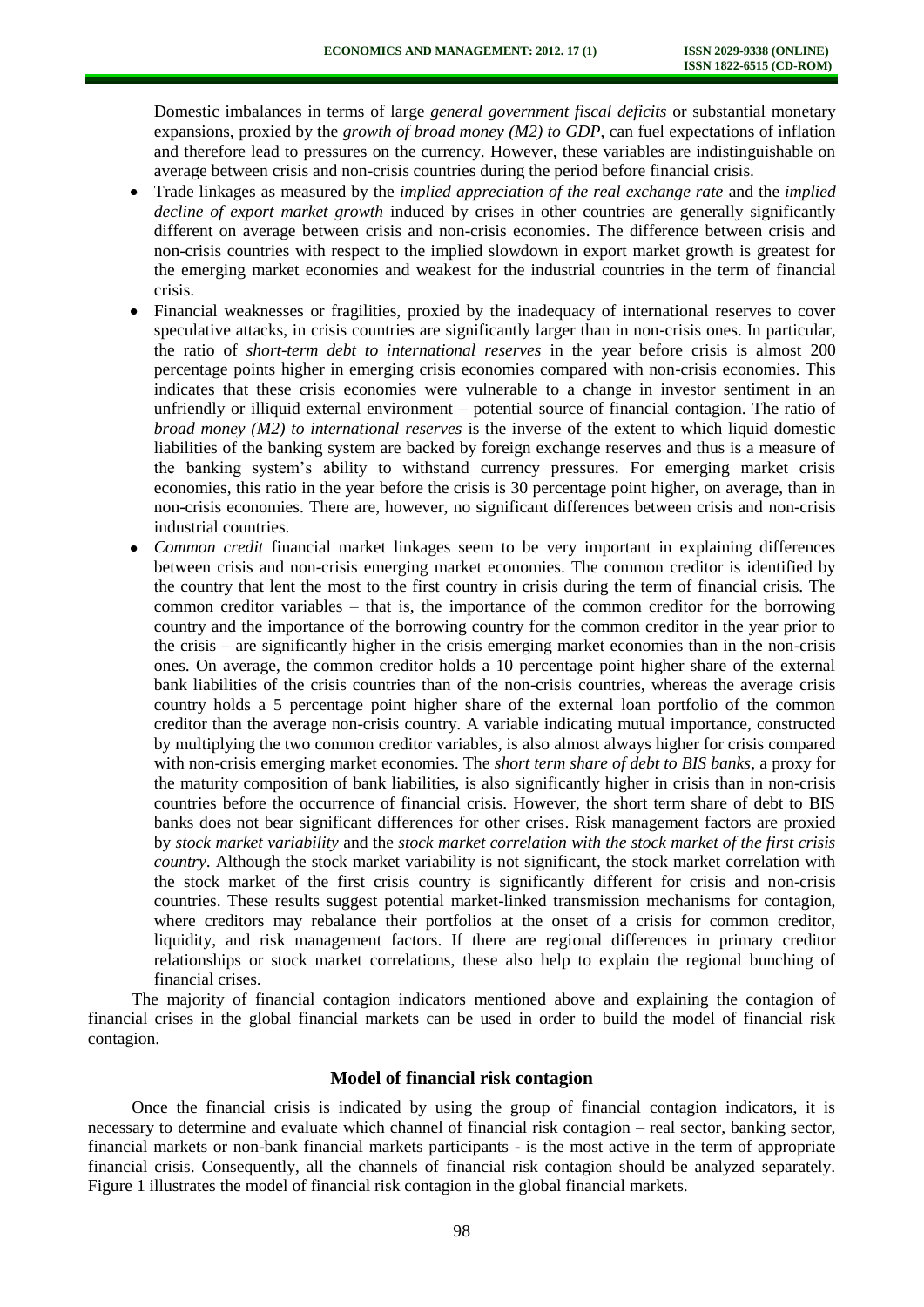

**Figure 1.** Model of financial risk contagion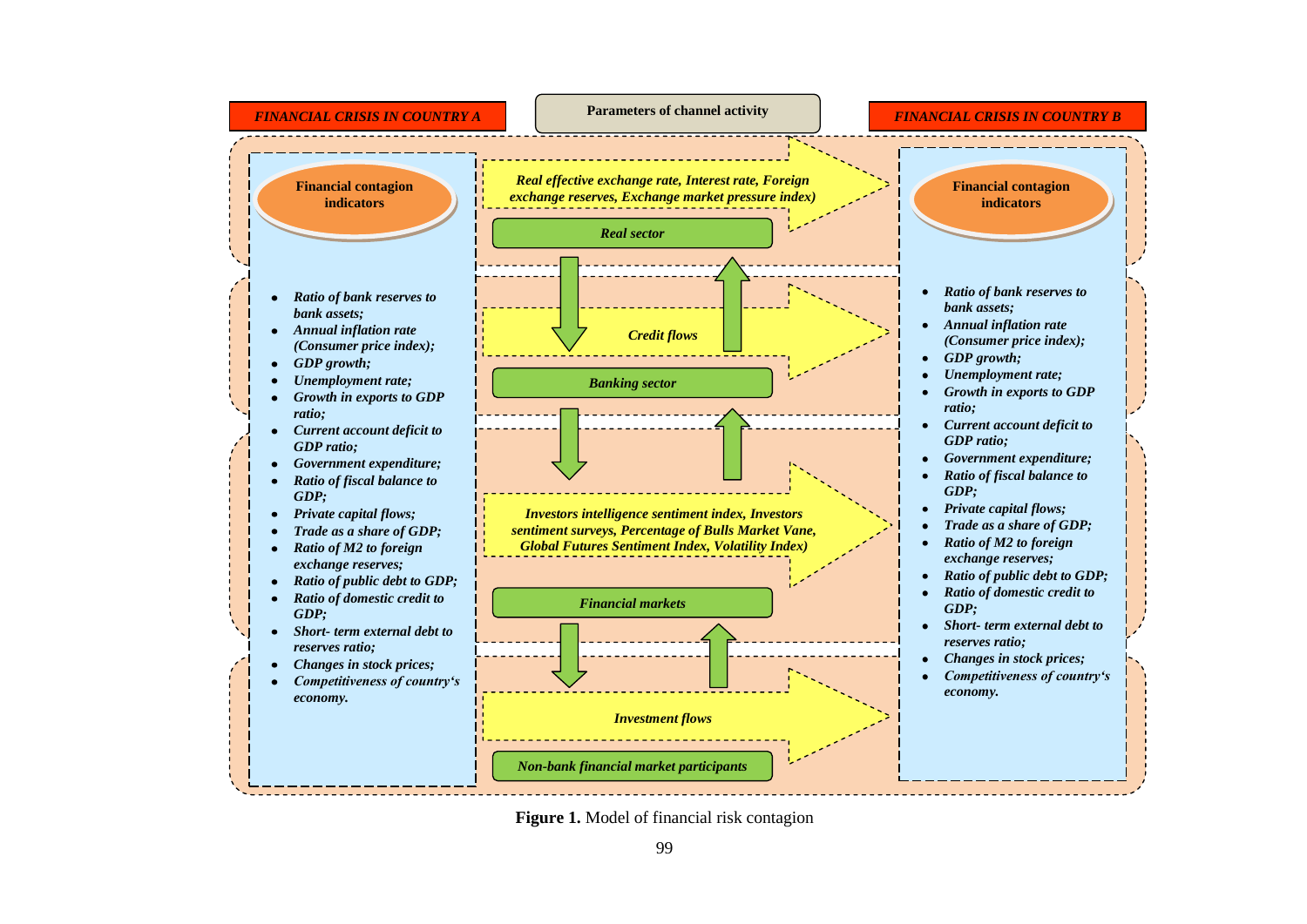In order to investigate the mechanism of financial crisis transmission from one country to another, in our model of financial risk contagion these financial contagion indicators should be surveyed: ratio of bank reserves to bank assets, annual inflation rate (consumer price index), GDP growth, unemployment rate, growth in exports to GDP ratio, current account deficit to GDP ratio, government expenditure, ratio of fiscal balance to GDP, private capital flows, trade as a share of GDP, ratio of M2 to foreign exchange reserves, ratio of public debt to GDP, ratio of domestic credit to GDP, short- term external debt to reserves ratio, changes in stock prices, competitiveness of country's economy. Analysis of financial contagion indicators helps to identify the present situation of country's economy and to evaluate whether the financial crisis hit country or not. If many of financial contagion indicators show the presence of financial crisis in country A, the same indicators are explored in country B in order to determine has the country been affected by financial crisis through the contagion. When the relation between the origin financial crisis country and the other financial crisis country is observed, the financial crisis contagion channels' activity should be measured.

All the financial risk contagion channels have their parameters of activity. Real sector channel is assessed by real effective interest rate, interest rate, foreign exchange rate and exchange market pressure index that is a function of the observed variations of the three previous parameters. Banking sector channel is often analyzed by evaluating changes in credit flows. Financial markets channel is examined through measuring the changes of investors' sentiments. Methods of measuring sentiment include investor surveys, investor mood, retail investor trades, mutual fund flows, trading volume, dividend premium, closed-end fund discount (closed-end funds are investment companies who issue a fixed number of shares, which then trade on stock exchange. The closed-end "discount" (or occasionally "premium") is the difference between the net asset value of a fund's actual security holdings and the fund's market price), option implied volatility, IPO (initial public offerings) first-day returns, IPO volume, equity issues over total new issues and insider trading. As it can be seen there are a lot of measures that let to evaluate activity of financial crisis contagion through the financial markets channels. Nevertheless, several indices measuring channel activity are derived. In our model of financial risk contagion the financial markets channel activity is measured by using such parameters as investors' intelligence sentiment index, investors' sentiment surveys, percentage of bulls' market vane, global futures sentiment index and volatility index. Finally, the non-bank financial market participants channel activity is investigated by analyzing investment flows.

According to the model of financial risk contagion, the most important conclusion that can be drawn is that countries do not need to be linked directly by macroeconomic fundamentals in order to transmit shocks. All that is required for transmission of shocks is for macroeconomic variables to be shared indirectly through other countries. This explains how contagion has occurred between weakly linked markets. Moreover, the mechanism of shocks transmission is very sophisticated and it is very difficult to decide through which financial risk contagion channel the financial crisis has spread. Thus only the regression and sensitive analysis could show which of the channels of financial risk contagion is the most sensitive in the terms when the country's economy is struck by different type of financial crisis.

## **Conclusions**

- 1. The problems induced by financial crises become more serious and significant in the context of the globalization and internationalization of financial markets. The financial crises in one region may adversely influence other regions in geographically different parts of the world, which could escalate and trigger problems in the whole global financial system.
- 2. Over the past two decades, financial market crises with similar features have occurred in different regions of the world. The idea that since countries are interconnected through trade linkages, a shock originating in one country can be transmitted and amplified because of the pattern of interconnections in the network has been provided in the scientific financial literature. Unstable cross-market linkages during a crisis are referred to as financial contagion.
- 3. There are many possible channels by which a crisis in one country or region may spread to other countries or regions. The severity and scope of the contagion depend on the particular type of contagion involved. In this paper different channels through which real shocks are transmitted from one country to another are discussed. They involve contagion via real sector, contagion via banking sector, contagion via financial markets and contagion via non-bank financial market participants.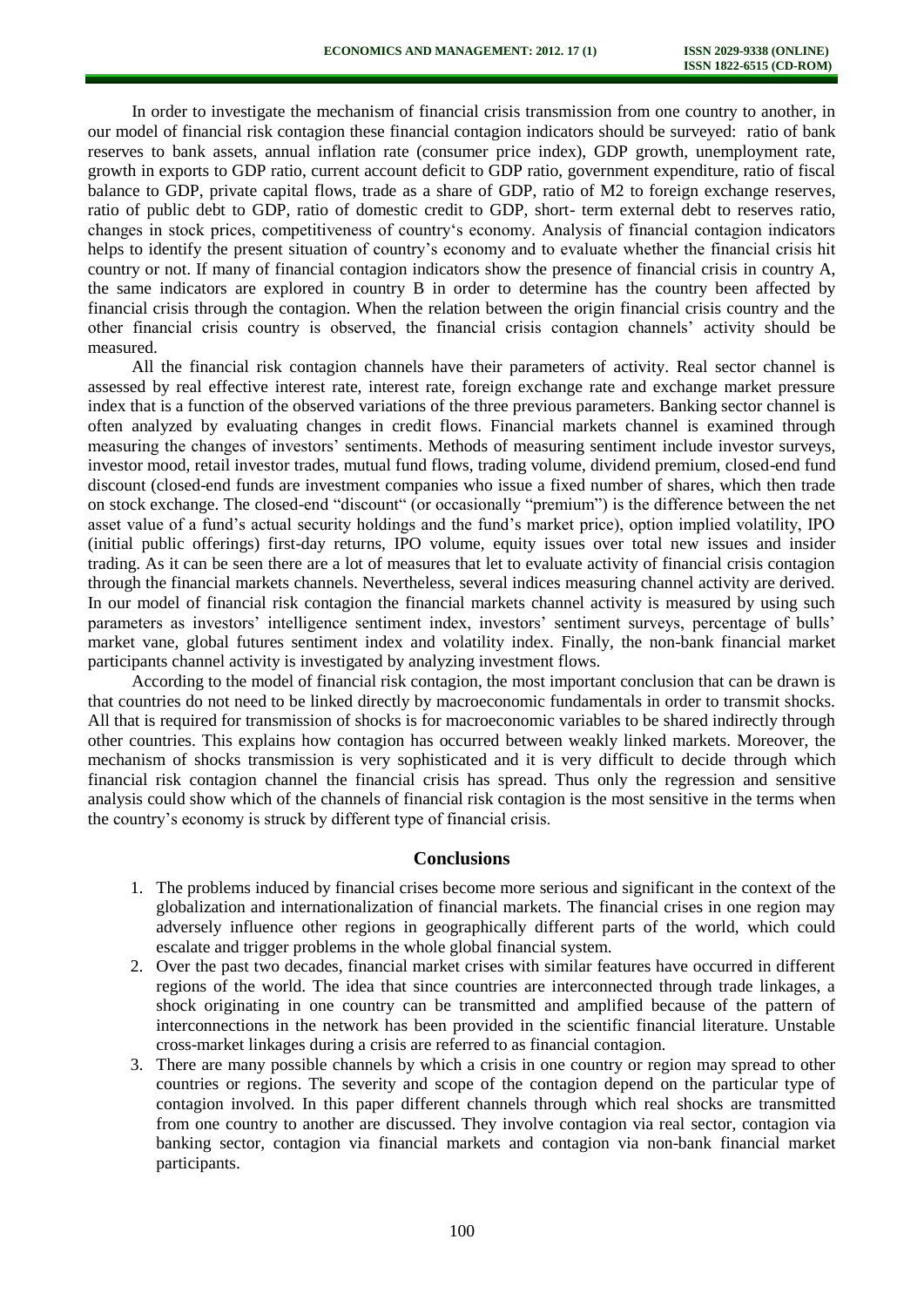- 4. Many scientists and researchers, when analyzing the phenomenon of financial risk contagion, agree that most crises include multiple financial contagion indicators and distinguish four different groups of indicators: external sector indicators, financial sector indicators, domestic real and public sector indicators and global economy indicators. All indicators and their observance let both academics and politicians to evaluate the current economic situation and to determine if a country is struck by financial crisis or not.
- 5. The constructed model of financial risk contagion describes the process of financial crisis transmission between two different countries. The financial contagion indicators help to identify the crisis situation in country's economy and the parameters of financial channel's activity let to evaluate the importance of appropriate financial channel when transmitting shock in the term of corresponding financial crisis. The activity of financial crisis contagion channels differ when the country's economy is struck by currency crisis, banking crisis or sovereign debt crisis.
- 6. The other most important conclusion about financial contagion to be drawn from our model is that information asymmetries exacerbate contagion. The effects of contagion on asset prices are much greater in markets with greater information asymmetries. Countries with high levels of asymmetric information experience great fluctuations in asset prices, whereas countries with low levels of asymmetric information do not. When high levels of asymmetric information are present, uninformed investors perceive changes in asset prices in other countries as possibly reelecting information held by informed investors, thus inducing them to alter their expectations about the fundamental value of assets, causing asset prices to change. Emerging markets have higher levels of asymmetric information than do developed markets. This explains why emerging markets are affected much more severely by contagion than developed markets.

#### **References**

- 1. Ali, L., & Kestens, Y. (2006). Contagion and Crises Clusters: Toward a Regional Warning System? / Review of World Economics, 2006. Vol 142 (4), 814-839 p.
- 2. Allen, F., & Gale, D. (1999). The Asian crisis and the process of financial contagion / Journal of Financial Regulation and Compliance, 1999. Vol. 7, No. 3. 243-249 p.
- 3. Baker, M., & Wurgler, J. (2007). Investor Sentiment in the Stock Market / Journal of Economic Perspectives, 2007. Vol. 21, No. 2. 129-151 p.
- 4. Berg, A., & Pattillo, C. (1999). Predicting currency crises: the indicators approach and an alternative / Journal of International Money and Finance, 1999, Vol. 18, No. 4, 561–586 p.
- 5. Caramazza, F., *et al.* (2000). Trade and Financial Contagion in Currency Crises / International Monetary Fund (IMF) Working Paper. January, 2000. 1-46 p.
- 6. Cheung, W., *et al*. (2010). Global capital market interdependence and spillover effect of credit risk: evidence from the 2007–2009 global financial crisis / Applied Financial Economics, 2010, Vol. 20, 85–103 p.
- 7. Claessens, S., & Forbes K. (2004). International Financial Contagion: The Theory, Evidence and Policy Implications / Conference 'The IMF´s Role in Emerging Market Economies: Reassessing the Adequacy of its Resources' organized by RBWC, DNB and WEF in Amsterdam on November 18-19. 1-34 p.
- 8. Deltuvaitė, V., (2011). Measuring the costs of banking crises: theoretical and practical aspects / International conference of Economics and Management, 2011, Vol. 16. 1089-1100 p.
- 9. Dermirgüç-Kunt, A., & Detragiache, E. (1997). The determinants of banking crises in developing and developed countries / International Monetary Fund (IMF) Working Paper, 1997, Washington, D.C. No. 106.
- 10. Dermirgüç-Kunt, A., & Detragiache, E. (2000). Monitoring banking sector fragility: a multivariate logit approach / World Bank Economic Review, 2000, Vol. 14, No. 2, 287–307 p.
- 11. Dornbusch, R. *et al.* (2000). Contagion: Understanding How It Spreads / The International Bank for Reconstruction and Development, The World Bank Research Observer, August 2000. Vol. 15, No. 2. 177-197 p.
- 12. Edison, H. J. (2003). Do indicators of financial crises work? An evaluation of an early warning system / International Journal of Finance and Economics, 2003, Vol. 8, No. 1, 11–53 p.
- 13. Edwards, S., (2000). Contagion / University of California, Los Angeles and Mational Bureau of Economic Research, February 2000. 1-39 p.
- 14. Eichengreen, B., & Arteta, C. (2000). Banking crises in emerging markets: presumptions and evidence / Center for International and Development Economics Research, Working Paper, 2000, California, Berkeley. No. 115.